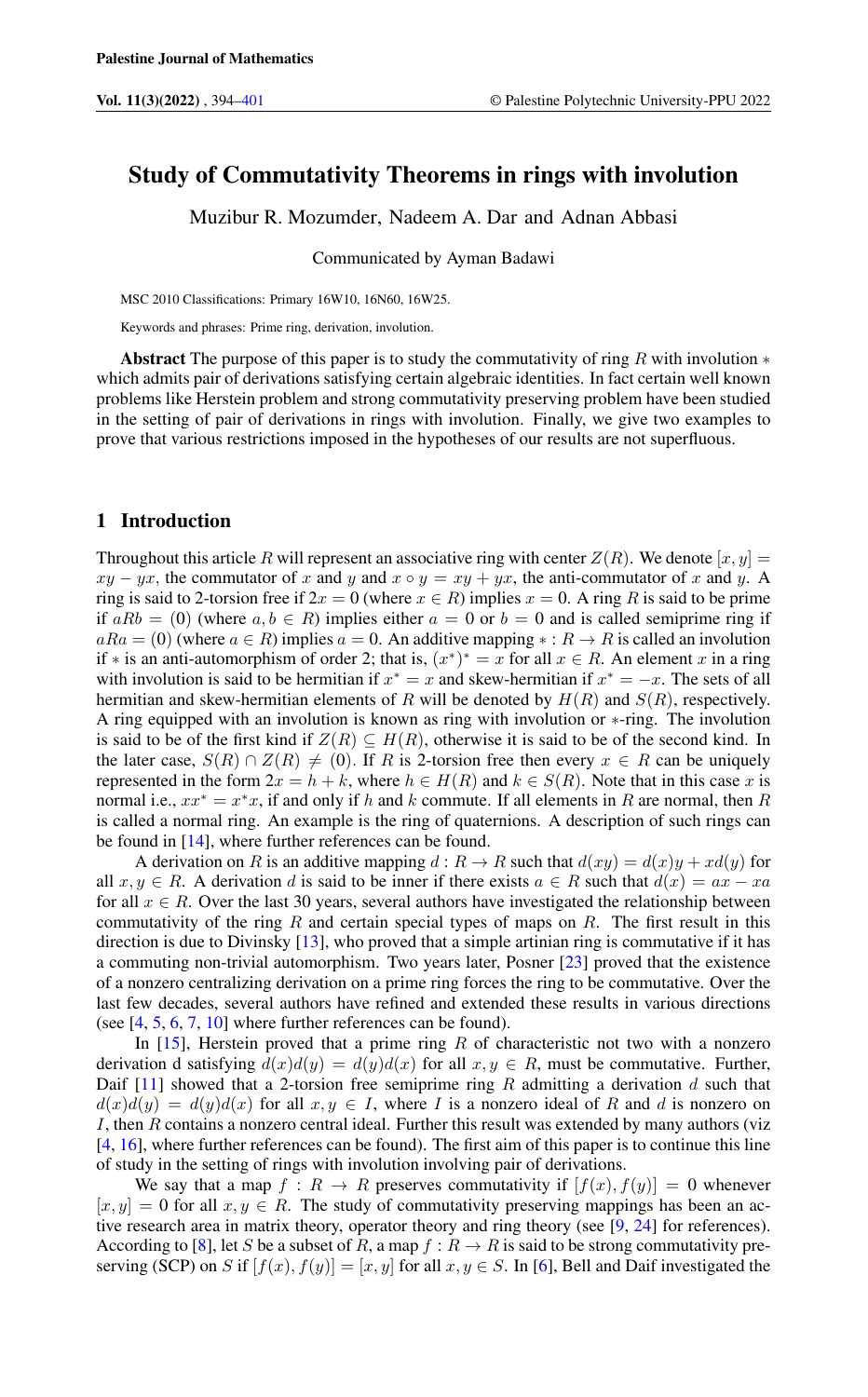commutativity in rings admitting a derivation which is SCP on a nonzero right ideal. Precisely, they proved that if a semiprime ring R admits a derivation d satisfying  $[d(x), d(y)] = [x, y]$  for all x, y in a right ideal I of R, then  $I \subseteq Z(R)$ . In particular, R is commutative if  $I = R$ . Later, Deng and Ashraf  $[12]$  proved that if there exists a derivation d of a semiprime ring R and a map  $f: I \to R$  defined on a nonzero ideal I of R such that  $[f(x), d(y)] = [x, y]$  for all  $x, y \in I$ , then R contains a nonzero central ideal. In particular, they showed that R is commutative if  $I = R$ . Recently, this result was extended to Lie ideals and symmetric elements of prime rings by Lin and Liu in [\[19\]](#page-7-2) and [\[20\]](#page-7-3), respectively. Many related generalizations of these results can be found in the literature (see for instance  $[10, 17, 18, 21, 22]$  $[10, 17, 18, 21, 22]$  $[10, 17, 18, 21, 22]$  $[10, 17, 18, 21, 22]$  $[10, 17, 18, 21, 22]$  $[10, 17, 18, 21, 22]$  $[10, 17, 18, 21, 22]$  $[10, 17, 18, 21, 22]$  $[10, 17, 18, 21, 22]$ ).

Our purpose here is to continue this line of investigation by studying commutativity criteria for rings with involution admitting pair of derivations satisfying certain algebraic identities and some more identities have also been studied.

# 2 Main Results

In  $[1]$ , it is proved that if R is a prime ring with involution of the second kind with a derivation d such that  $[d(x), d(x^*)] = 0$  for all  $x \in R$ , then R is commutative. In the present paper our aim is to establish the generalized version of this result by considering pair of derivations.

<span id="page-1-4"></span>**Theorem 2.1.** *Let* R *be a prime ring with involution*  $*$  *of the second kind such that char(R)*  $\neq$  2*.* Let  $d_1$  and  $d_2$  be non-zero derivations of R such that  $[d_1(x), d_2(x^*)] = 0$  for all  $x \in R$ . Then R *is commutative.*

**Proof.** By the given assumption, we have

<span id="page-1-1"></span><span id="page-1-0"></span>
$$
[d_1(x), d_2(x^*)] = 0 \tag{2.1}
$$

for all  $x \in R$ . A linearization of  $(2.1)$  $(2.1)$  $(2.1)$  yields that

$$
[d_1(x), d_2(y^*)] + [d_1(y), d_2(x^*)] = 0
$$
\n(2.2)

for all  $x, y \in R$ . Replacing y by  $h'y$  in [\(2.2\)](#page-1-1), where  $y \in R$  and  $h' \in H(R) \cap Z(R)$ , We get

$$
h'([d_1(x), d_2(y^*)] + [d_1(y), d_2(x^*)]) + d_2(h')[d_1(x), y^*] + d_1(h')[y, d_2(x^*)] = 0.
$$

for all  $x, y \in R$  and  $h \in H(R) \cap Z(R)$ . Using [\(2.2\)](#page-1-1), we get

<span id="page-1-2"></span>
$$
d_2(h')[d_1(x), y^*] + d_1(h')[y, d_2(x^*)] = 0
$$
\n(2.3)

for all  $x, y \in R$  and  $h' \in H(R) \cap Z(R)$ . Replacing y by  $k'y$  in [\(2.3\)](#page-1-2), where  $y \in R$  and  $k' \in S(R) \cap Z(R)$ , we have

$$
-d_2(h')[d_1(x), y^*k'] + d_1(h')[k'y, d_2(x^*)] = 0.
$$

for all  $x, y \in R$  and  $h' \in H(R) \cap Z(R)$ . This further implies that

$$
-d_2(h')k'[d_1(x), y^*] + d_1(h')k'[y, d_2(x^*)] = 0.
$$
\n(2.4)

for all  $x, y \in R$ . Multiplying [\(2.3\)](#page-1-2) by k' and comparing with [\(2.4\)](#page-1-3), we obtain

$$
2d_1(h')k'[y, d_2(x^*)] = 0
$$
 for all  $x, y \in R$ .

Since char  $(R) \neq 2$  and  $S(R) \cap Z(R) \neq (0)$ , we have

<span id="page-1-3"></span>
$$
d_1(h')[y, d_2(x^*)] = 0 \t\t(2.5)
$$

for all  $x, y \in R$  and  $h' \in H(R) \cap Z(R)$ . Using the primeness of R, we get  $d_1(h') = 0$  for all  $h' \in H(R) \cap Z(R)$  or  $[y, d_2(x^*)] = 0$  for all  $x, y \in R$ . Suppose  $[y, d_2(x^*)] = 0$  for all  $x, y \in R$ . Replacing x by  $x^*$  we get  $[y, d_2(x)] = 0$  for all  $x, y \in R$ . Thus in view Posner's Result [\[23\]](#page-7-0), R is commutative. Now suppose  $d_1(h') = 0$  for all  $h' \in H(R) \cap Z(R)$ . This further implies that  $0 = d_1((k')^2) = 2d_1(k')k'$ . Since char(R)  $\neq 2$  and  $S(R) \cap Z(R) \neq (0)$ , we have  $d_1(k') = 0$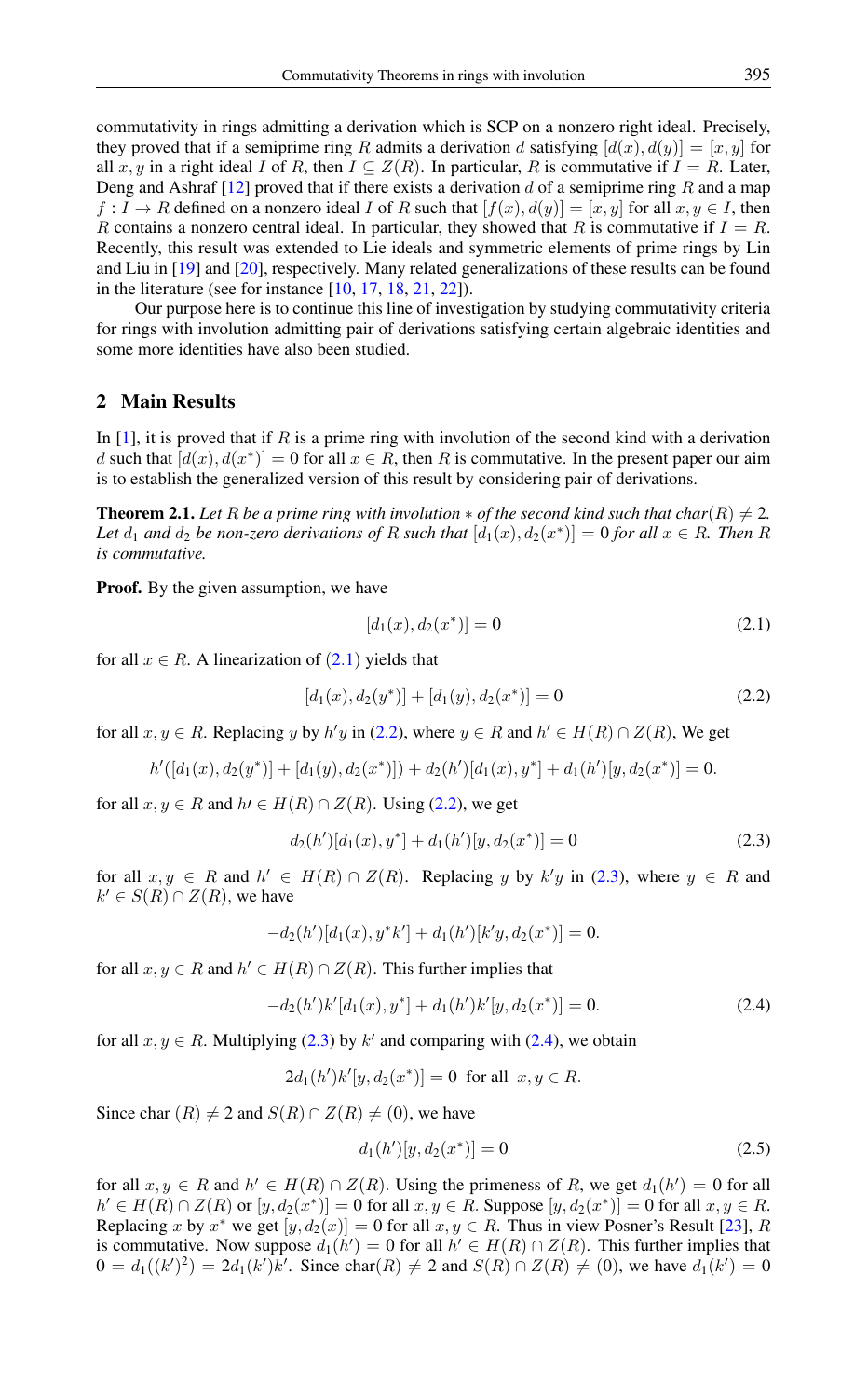for all  $k' \in S(R) \cap Z(R)$ . Since every  $z \in Z(R)$  can be represented as  $2z = h' + k'$  where  $h' \in H(R) \cap Z(R)$  and  $k' \in S(R) \cap Z(R)$ , we get  $d_1(Z(R)) = (0)$ . Now in view of [\(2.4\)](#page-1-3), we have

$$
d_2(h')k'[d_1(x), y^*] = 0
$$

for all  $x, y \in R, h' \in H(R) \cap Z(R)$  and  $k' \in S(R) \cap Z(R)$ . Using primeness, we get either  $d_2(h') = 0$  for all  $h' \in H(R) \cap Z(R)$  or  $[d_1(x), y^*] = 0$  for all  $x, y \in R$ . Replacing y by  $y^*$ , we get  $[d_1(x), y]$  for all  $x, y \in R$ . Again using Posner's result [\[23\]](#page-7-0), we get R is commutative. Suppose  $d_2(h') = 0$  for all  $h' \in H(R) \cap Z(R)$ . This intern implies that  $d_2(Z(R)) = (0)$ . Replacing y by  $-k'y$  in [\(2.2\)](#page-1-1), we have

$$
k'([d_1(x), d_2(y^*)] - [d_1(y), d_2(x^*)] = 0.
$$

for all  $x, y \in R$  and  $k' \in S(R) \cap Z(R)$ . Since  $S(R) \cap Z(R) \neq (0)$ , this further implies that by the primeness of  $R$ 

<span id="page-2-0"></span>
$$
[d_1(x), d_2(y^*)] - [d_1(y), d_2(x^*)] = 0
$$
\n(2.6)

for all  $x, y \in R$ . On Comparing [\(2.6\)](#page-2-0) with [\(2.2\)](#page-1-1), We get  $2[d_1(x), d_2(y^*)] = 0$  for all  $x, y \in R$ . Hence  $[d_1(x), d_2(y)] = 0$  for all  $x, y \in R$ . Using [\[3,](#page-6-15) Theorem 3.1] in the setting of  $m = n = 1$ , we get R is commutative.  $\Box$ 

Corollary 2.2. *[\[1,](#page-6-14) Theorem 3.1] Let* R *be a prime ring with involution* ∗ *of the second kind such that char*( $R$ )  $\neq$  2*. Let* d *be a nonzero derivation of* R such that  $[d(x), d(x^*)] = 0$  for all  $x \in R$ *. Then* R *is commutative.*

In view of our Theorem 2.[1,](#page-1-4) we get a version of Herstein's result for rings with involution.

**Corollary 2.3.** Let R be a prime ring with involution  $*$  of the second kind such that char(R)  $\neq$  2. Let d be a nonzero derivation of R such that  $[d(x), d(y)] = 0$  for all  $x, y \in R$ . Then R is *commutative.*

**Theorem 2.4.** Let R be a prime ring with involution  $*$  of the second kind such that char  $R \neq 2$ . Let  $d_1$  and  $d_2$  be non-zero derivations of R such that

$$
d_1(x) \circ d_2(x^*) = 0 \text{ for all } x \in R.
$$

*Then* R *is commutative.*

**Proof.** By the given assumption, we have

<span id="page-2-1"></span>
$$
d_1(x) \circ d_2(x^*) = 0 \quad \text{for all} \ \ x \in R.
$$

This can be further written as

$$
d_1(x)d_2(x^*) + d_2(x^*)d_1(x) = 0 \text{ for all } x \in R.
$$
 (2.7)

Replacing x by  $x + y$ , we get

<span id="page-2-2"></span>
$$
d_1(x)d_2(x^*) + d_1(x)d_2(y^*) + d_1(y)d_2(x^*) + d_1(y)d_2(y^*) + d_2(x^*)d_1(x)
$$
  
+
$$
d_2(x^*)d_1(y) + d_2(y^*)d_1(x) + d_2(y^*)d_1(y) = 0 \text{ for all } x, y \in R.
$$

Using  $(2.7)$ , we arrive at

$$
d_1(x)d_2(y^*) + d_1(y)d_2(x^*) + d_2(x^*)d_1(y) + d_2(y^*)d_1(x) = 0 \text{ for all } x, y \in R. \tag{2.8}
$$

Replace x by h' in [\(2.7\)](#page-2-1) where  $h' \in H(R) \cap Z(R)$ . We get  $d_1(h')d_2(h') + d_2(h')d_1(h')$ = 0. This implies  $2d_1(h')d_2(h') = 0$ . Since char(R)  $\neq$  2, we have  $d_1(h')d_2(h') = 0$ . Using Primeness of R, either  $d_1(h') = 0$  or  $d_2(h') = 0$  for all  $h' \in H(R) \cap Z(R)$ . First consider the case  $d_1(h') = 0$  for all  $h' \in H(R) \cap Z(R)$ . This intern implies that  $d_1(Z(R)) = (0)$ . Taking  $y = h'$  in [\(2.8\)](#page-2-2), where  $h' \in H(R) \cap Z(R)$ . We get  $2d_2(h')d_1(x) = 0$  for all  $x \in R$  and  $h' \in H(R) \cap Z(R)$ . Since char(R)  $\neq$  2, we get  $d_2(h')d_1(x) = 0$ . Using the primeness, we get either  $d_2(h') = 0$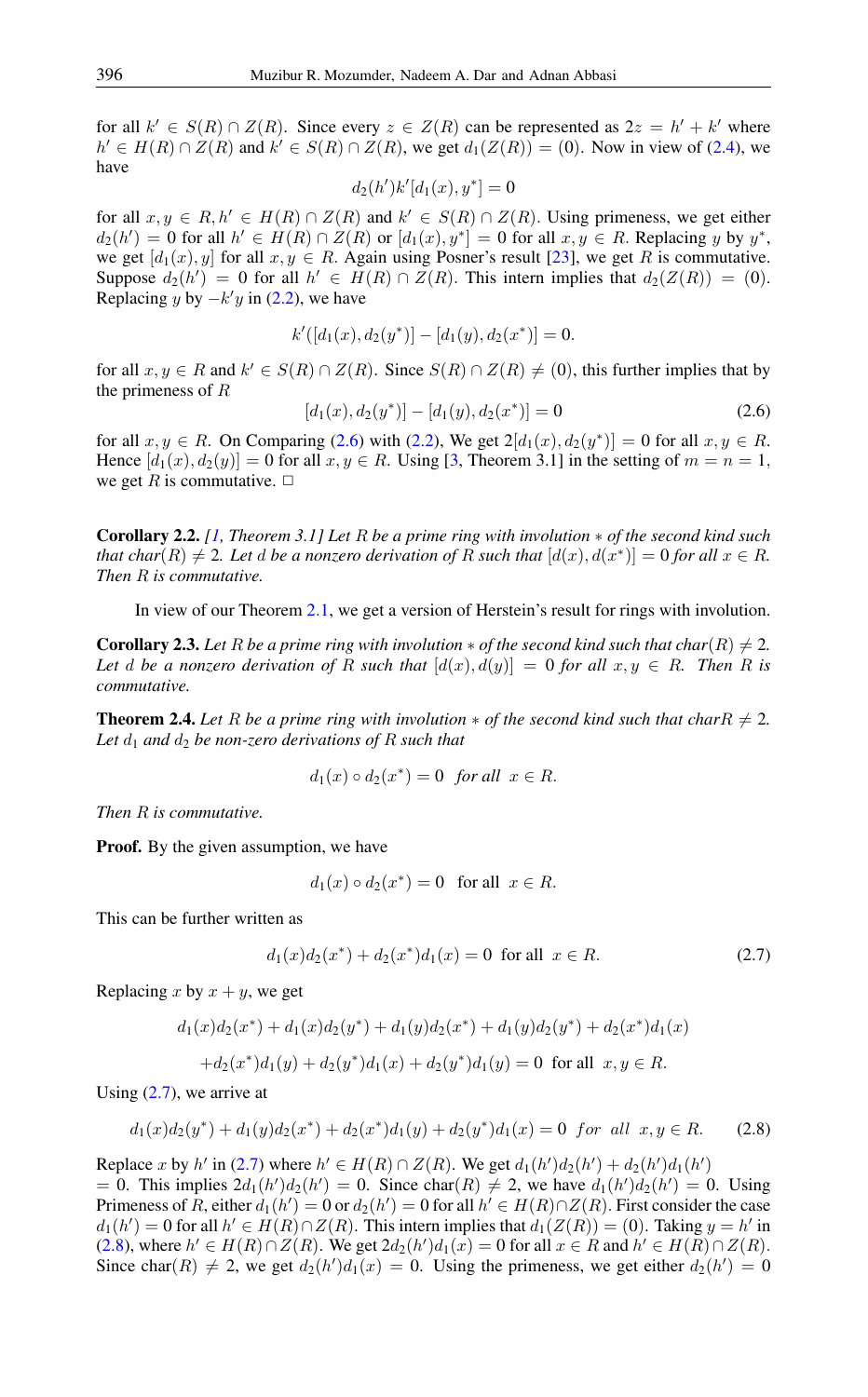for all  $h' \in H(R) \cap Z(R)$  or  $d_1(x) = 0$  for all  $x \in R$ . But  $d_1(x) \neq 0$  by our assumption, hence  $d_2(h') = 0$  for all  $h' \in H(R) \cap Z(R)$ . Hence  $d_2(Z(R)) = (0)$ . Similarly on considering the case  $d_2(h') = 0$  for all  $h' \in H(R) \cap Z(R)$ , we get  $d_2(Z(R)) = (0)$  and  $d_1(Z(R)) = (0)$ . Thus in both cases we have  $d_1(Z(R)) = (0)$  and  $d_2(Z(R)) = (0)$ . Replacing y by k'y where  $k' \in S(R) \cap Z(R)$  in [\(2.8\)](#page-2-2)

$$
k'(-d_1(x)d_2(y)^* + d_1(y)d_2(x^*) + d_2(x^*)d_1(y) - d_2(y)^*d_1(x)) = 0
$$
 for all  $x, y \in R$ .

Using the primeness of R and the fact that  $S(R) \cap Z(R) \neq (0)$ , we arrive at

$$
-d_1(x)d_2(y)^* + d_1(y)d_2(x^*) + d_2(x^*)d_1(y) - d_2(y)^*d_1(x) = 0 \text{ for all } x, y \in R. \tag{2.9}
$$

On comparing  $(2.8)$  and  $(2.9)$ , we get

<span id="page-3-0"></span>
$$
2(d_1(y)d_2(x^*) + d_2(x^*)d_1(y)) = 0 \text{ for all } x, y \in R.
$$

Since the char(R)  $\neq$  2, we obtain

$$
d_1(y)d_2(x^*) + d_2(x^*)d_1(y) = 0
$$
 for all  $x, y \in R$ .

Replacing  $x$  by  $x^*$ , we get

$$
d_1(y)d_2(x) + d_2(x)d_1(y) = 0
$$
 for all  $x, y \in R$ .

That is,

$$
d_1(y) \circ d_2(x) = 0 \quad \text{for all} \ \ x, y \in R.
$$

Hence in view of [\[3,](#page-6-15) Theorem 3.5], R is commutative.  $\Box$ 

Corollary 2.5. *[\[1,](#page-6-14) Theorem 3.3] Let* R *be a prime ring with involution* ∗ *of the second kind such that char*( $R$ )  $\neq$  2*. Let* d *be a nonzero derivation of* R such that  $d(x) \circ d(x^*) = 0$  for all  $x \in R$ . *Then* R *is commutative.*

**Corollary 2.6.** Let R be a prime ring with involution  $*$  of the second kind such that char(R)  $\neq$  2. *Let* d *be a nonzero derivation of* R *such that*  $d(x) \circ d(y) = 0$  *for all*  $x, y \in R$ *. Then* R *is commutative.*

Motivated by the notion of strong commutativity preserving derivation, in [\[2\]](#page-6-16) author studied the more general concept by considering the identity  $[d(x), d(x^*)] = [x, x^*]$ . In fact they proved that if R is a prime ring involution of the second kind and admits a nonzero derivation  $d$ such that  $[d(x), d(x^*)] = [x, x^*]$  for all  $x \in R$ , then R must be commutative. In the following theorem we study the more general case by considering pair of derivation.

<span id="page-3-4"></span>**Theorem 2.7.** Let R be a prime ring with involution  $*$  of the second kind and with char(R)  $\neq$  2. Let  $d_1$  and  $d_2$  be two nonzero derivations of R, such that  $[d_1(x), d_2(x^*)] = \pm [x, x^*]$  for all  $x \in R$ . *Then* R *is commutative.*

Proof. First consider the case

<span id="page-3-2"></span><span id="page-3-1"></span>
$$
[d_1(x), d_2(x^*)] = [x, x^*] \text{ for all } x \in R.
$$
 (2.10)

A lineralization of [\(2.10\)](#page-3-1) yields that

$$
[d_1(x), d_2(y^*)] + [d_1(y), d_2(x^*)] = [x, y^*] + [y, x^*] \text{ for all } x, y \in R. \tag{2.11}
$$

Replace y by  $h'y$  in [\(2.11\)](#page-3-2), where  $h' \in H(R) \cap Z(R)$ , we get

$$
[d_1(x), d_2((h'y)^*)] + [d_1(h'y), d_2(x^*)] = [x, (h'y)^*] + [h'y, x^*]
$$
\n(2.12)

for all  $x, y \in R$  and  $h' \in H(R) \cap Z(R)$ . On solving, we have

<span id="page-3-3"></span>
$$
[d_1(x), y^*]d_2(h') + [y, d_2(x^*)]d_1(h') + \tag{2.13}
$$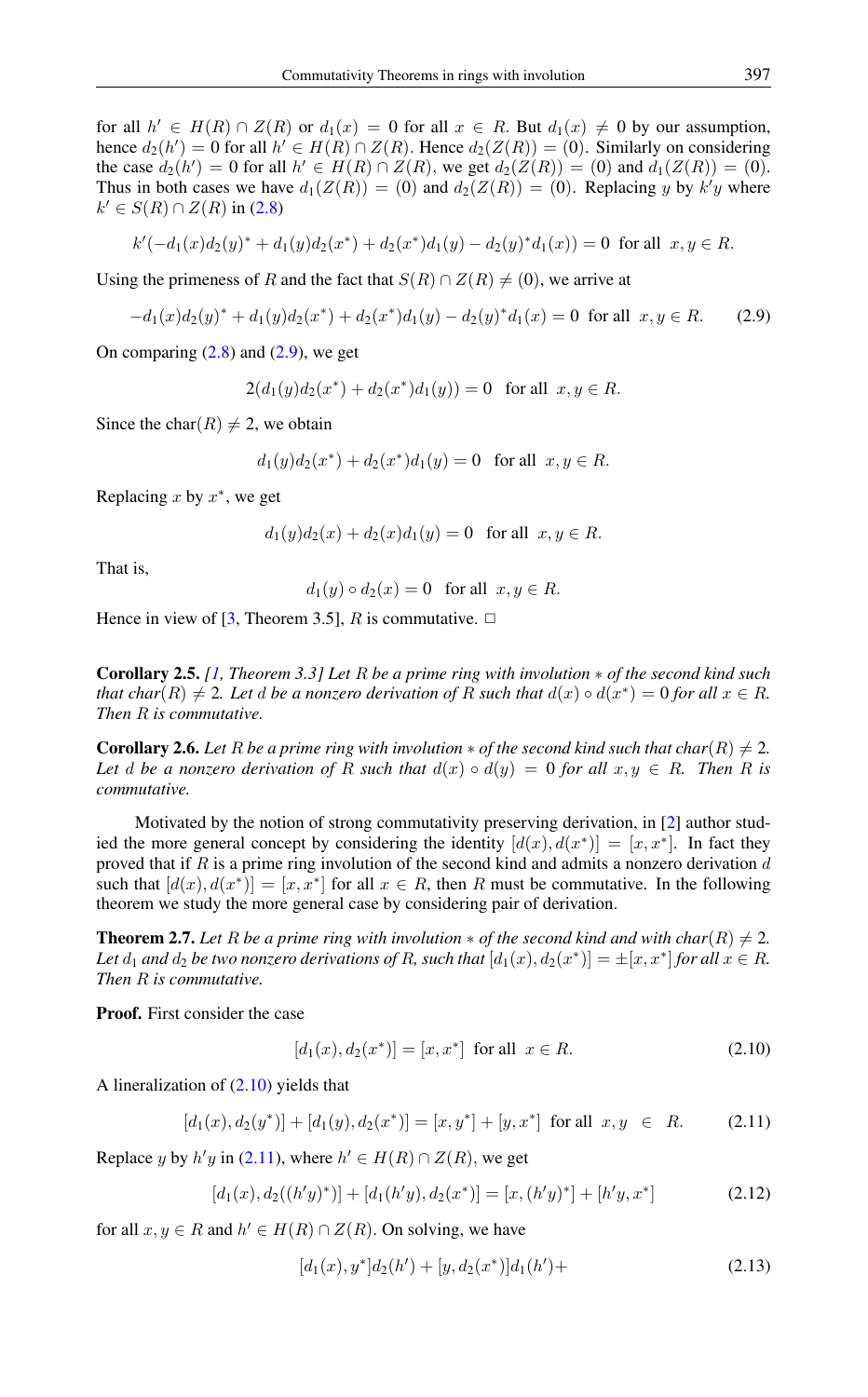$$
h'([d_1(x), d_2(y^*)] + [d_1(y), d_2(x^*)]) = ([x, y^*] + [y, x^*)h'
$$

<span id="page-4-0"></span>for all  $x, y \in R$  and  $h' \in H(R) \cap Z(R)$ . Multiplying [\(2.11\)](#page-3-2) by h' and adding with [\(2.13\)](#page-3-3), we arrive at

<span id="page-4-1"></span>
$$
[d_1(x), y^*]d_2(h') + [y, d_2(x^*)]d_1(h') = 0
$$
\n(2.14)

for all  $x, y \in R$  and  $h' \in H(R) \cap Z(R)$ . Now [\(2.14\)](#page-4-0) is same as [\(2.3\)](#page-1-2) and thus following the same technique we get  $d_1(Z(R) = (0)$  and  $d_2(Z(R) = (0)$ . Now on replacing y by  $k'y$  in [\(2.11\)](#page-3-2), where  $k' \in S(R) \cap Z(R)$ , we get

$$
[d_1(x), d_2((k'y)^*)] + [d_1(k'y), d_2(x^*)] = [x, (k'y)^*] + [k'y, x^*]
$$
\n(2.15)

for all  $x, y \in R$  and  $k' \in S(R) \cap Z(R)$ . On solving, we have

$$
-[d_1(x), d_2(y^*)]k' + k'[d_1(y), d_2(x^*)] = -[x, y^*]k' + k'[y, x^*]
$$
\n(2.16)

for all  $x, y \in R$  and  $k' \in S(R) \cap Z(R)$ . Multiplying [\(2.11\)](#page-3-2) by k' and adding with [\(2.16\)](#page-4-1), we obtain  $2k'[d_1(y), d_2(x^*)] = 2[y, x^*]$ . Since char $(R) \neq 2$  and using primeness of R we get  $[d_1(y), d_2(x^*)] = [y, x^*]$  for all  $x, y \in R$ . Hence  $[d_1(y), d_2(x)] = [y, x]$  for all  $x, y \in R$ . Thus in view of  $[12,$  Theorem 1], R is commutative.

Similarly we can prove the second case with some necessary variations.  $\Box$ 

Corollary 2.8. *[\[2,](#page-6-16) Theorem 1] Let* R *be a prime ring with involution* ∗ *of the second kind such that char* $(R) \neq 2$ . Let  $d$  *be a nonzero derivation of*  $R$  *such that*  $[d(x), d(x^*)] - [x, x^*] = 0$  for *all*  $x \in R$ *. Then*  $R$  *is commutative.* 

**Corollary 2.9.** Let R be a prime ring with involution  $*$  of the second kind such that char(R)  $\neq$  2. Let d be a nonzero derivation of R such that  $d(x)d(x^*) - xx^* = 0$  for all  $x \in R$ . Then R is *commutative.*

**Corollary 2.10.** Let R be a prime ring with involution  $*$  of the second kind such that char(R)  $\neq$ 2*. Let* d be a nonzero derivation of R such that  $[d(x), d(y)] - [x, y] = 0$  for all  $x, y \in R$ . Then R *is commutative.*

**Theorem 2.11.** *Let* R *be a prime ring with involution*  $*$  *of the second kind such that char(R)*  $\neq$  2*.* Let  $d_1$  and  $d_2$  be nonzero derivations of R, such that  $d_1(x) \circ d_2(x^*) = \pm x \circ x^*$  for all  $x \in R$ . *Then* R *is commutative.*

Proof. First we consider the case

<span id="page-4-3"></span><span id="page-4-2"></span>
$$
d_1(x) \circ d_2(x^*) = x \circ x^* \text{ for all } x \in R.
$$

This can be further written as

$$
d_1(x)d_2(x^*) + d_2(x)d_1(x^*) = xx^* + x^*x \text{ for all } x \in R.
$$
 (2.17)

Replace x by  $x + y$  in [\(2.17\)](#page-4-2), where  $x, y \in R$ . we get

$$
d_1(x)d_2(y^*) + d_1(y)d_2(x^*) + d_2(x^*)d_1(y) + d_2(y^*)d_1(x) = \tag{2.18}
$$

<span id="page-4-4"></span>
$$
xy^* + yx^* + x^*y + y^*x
$$
 for all  $x, y \in R$ .

Replacing y by  $h'y$  (where  $y \in R$  and  $h' \in H(R) \cap Z(R)$ ) in [\(2.18\)](#page-4-3) and using it, we have

<span id="page-4-5"></span>
$$
(d_1(x)y^* + y^*d_1(x))d_2(h') + d_1(h')(yd_2(x^*) + d_2(x^*)y) = 0
$$
\n(2.19)

for all  $x, y \in R$  and  $h' \in H(R) \cap Z(R)$ . Replacing y by k'y in [\(2.19\)](#page-4-4) where  $y \in R$  and  $k' \in S(R) \cap Z(R)$ , we get

$$
-d_1(x)y^*k' - y^*k'd_1(x)d_2(h') + d_1(h')(k'yd_2(x^*) + d_2(x^*)k'y) = 0
$$
\n(2.20)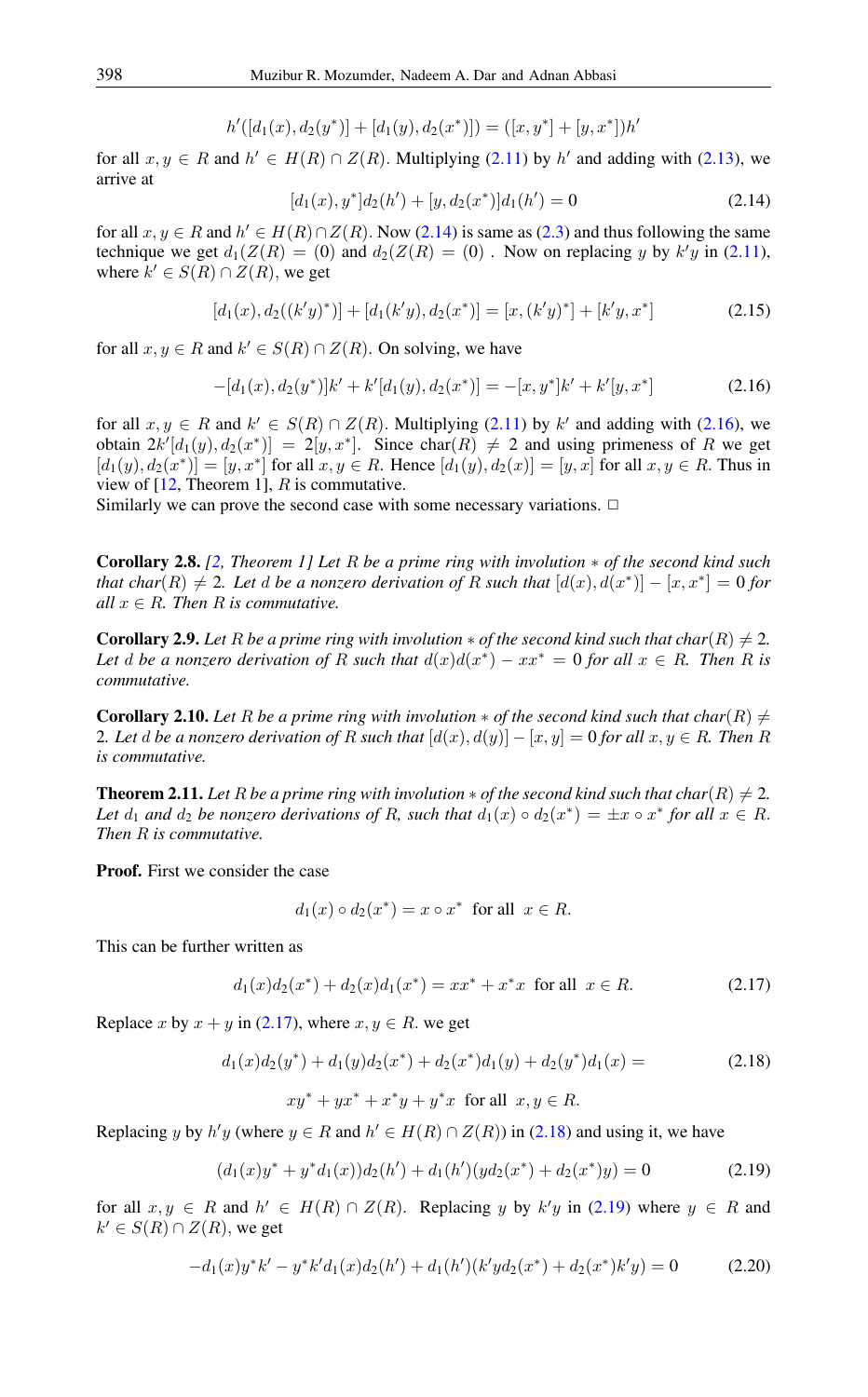for all  $x, y \in R$ ,  $h' \in H(R) \cap Z(R)$  and  $k' \in S(R) \cap Z(R)$ . Multiplying [\(2.19\)](#page-4-4) by  $k'$  and adding with  $(2.20)$ , we obtain

$$
2d_1(h')k'(yd_2(x^*) + d_2(x^*)y) = 0
$$

for all  $x, y \in R$  and  $k' \in S(R) \cap Z(R)$  and  $h' \in H(R) \cap Z(R)$ . Since char $(R) \neq 2$  this implies that  $d_1(h')k'(yd_2(x^*) + d_2(x^*)y) = 0$  for all  $x, y \in R$ ,  $h' \in H(R) \cap Z(R)$  and  $k' \in S(R) \cap Z(R)$ . That is,  $d_1(h')k'(y \circ d_2(x^*)) = 0$ . Replacing x by  $x^*$ , we get  $d_1(h')k'(y \circ d_2(x)) = 0$ . By using the primeness and the fact that  $S(R) \cap Z(R) \neq (0)$ , we get either  $d_1(h') = 0$  or  $y \circ d_2(x) =$ 0. Consider  $y \circ d_2(x) = 0$  for all  $x, y \in R$ . Replace y by yu, where  $u \in R$ , we obtain  $y(u \circ d_2(x)) - [y, d_2(x)]u = 0$  for all  $x, y, u \in R$ , implies that  $[y, d_2(x)]u = 0$  for all  $x, y, u \in R$ . Taking  $u \neq 0 \in Z(R)$  and applying the primeness of R, since  $S(R) \cap Z(R) \neq (0)$ , implies that  $[y, d_2(x)] = 0$  for all  $x, y \in R$ . Hence in view of Posner's [\[23\]](#page-7-0), we get R is commutative. Now consider  $d_1(h') = 0$  for all  $h' \in H(R) \cap Z(R)$ . Hence

<span id="page-5-0"></span>
$$
d_1(z) = 0 \quad \text{for all} \quad z \in Z(R). \tag{2.21}
$$

Using [\(2.21\)](#page-5-0) in [\(2.19\)](#page-4-4), we get  $(d_1(x) \circ y^*)d_2(h') = 0$  for all  $x, y \in R$  and  $h' \in H(R) \cap Z(R)$ . Replacing y by y<sup>\*</sup> we arrive at  $(d_1(x) \circ y)d_2(h') = 0$ . Now using the primeness we have either  $(d_1(x) \circ y) = 0$  or  $d_2(h') = 0$ . Again  $d_1(x) \circ y = 0$ . Implies that either R is commutative or  $d_2(h') = 0$  for all  $h' \in H(R) \cap Z(R)$ . Which intern implies that

<span id="page-5-1"></span>
$$
d_2(z) = 0 \quad \text{for all} \quad z \in Z(R). \tag{2.22}
$$

Substituting  $k'y$  for y in [\(2.18\)](#page-4-3), where  $y \in R$  and  $k' \in S(R) \cap Z(R)$ , we obtain

$$
k'(-d_1(x)d_2(y^*) + d_1(y)d_2(x^*) + d_2(x^*)d_1(y) - d_2(y^*)d_1(x)) = \tag{2.23}
$$

 $(-xy^* + yx^* + x^*y - y^*x)k'$  for all  $x, y \in R$  and  $k' \in S(R) \cap Z(R)$ .

Multiplying  $(2.18)$ by k' and comparing with  $(2.23)$ , we arrive at

$$
k'(d_1(y)d_2(x^*) + d_2(x^*)d_1(y) - (yx^* + x^*y)) = 0
$$
\n(2.24)

for all  $x, y \in R$  and  $k' \in S(R) \cap Z(R)$ . This can be further written as

$$
k'(d_1(y) \circ d_2(x^*) - y \circ x^*) = 0 \tag{2.25}
$$

for all  $x, y \in R$  and  $k' \in S(R) \cap Z(R)$ . Replace x by  $x^*$  and interchange x by y, we have

$$
k'(d_1(x) \circ d_2(y) - (x \circ y)) = 0 \tag{2.26}
$$

for all  $x, y \in R$  and  $k' \in S(R) \cap Z(R)$ . Since  $S(R) \cap Z(R) \neq (0)$ , we obtain

$$
d_1(x) \circ d_2(y) = (x \circ y) \text{ for all } x, y \in R
$$
\n
$$
(2.27)
$$

Taking  $y \neq 0 \in Z(R)$ , we have  $xy = 0$  for all  $x \in R$  and  $y \in Z(R)$ , and thus  $x = 0$  for all  $x \in R$ , which is a contradiction. Hence, we conclude that R is commutative. Similarly we can prove the second case with some necessary variations.  $\Box$ 

Corollary 2.12. *[\[2,](#page-6-16) Theorem 2] Let* R *be a prime ring with involution* ∗ *of the second kind such that char*( $R$ )  $\neq$  2. Let  $d$  *be a nonzero derivation of*  $R$  *such that*  $d(x) \circ d(x^*) - x \circ x^* = 0$  for all  $x \in R$ *. Then* R *is commutative.* 

**Corollary 2.13.** Let R be a prime ring with involution  $*$  of the second kind such that char(R)  $\neq$ 2*. Let* d be a nonzero derivation of R such that  $d(x) \circ d(y) - x \circ y = 0$  for all  $x, y \in R$ . Then R *is commutative.*

**Remark 2.14.** Following the proofs of our main results we see that if  $R$  is assumed to be a non commutative ring, then  $d_1(Z(R)) = (0)$  and  $d_2(Z(R)) = (0)$ .

At the end, let us write an example which shows that the restriction of the second kind involution in Theorem [2](#page-1-4).1 and Theorem [2](#page-3-4).7 is not superfluous.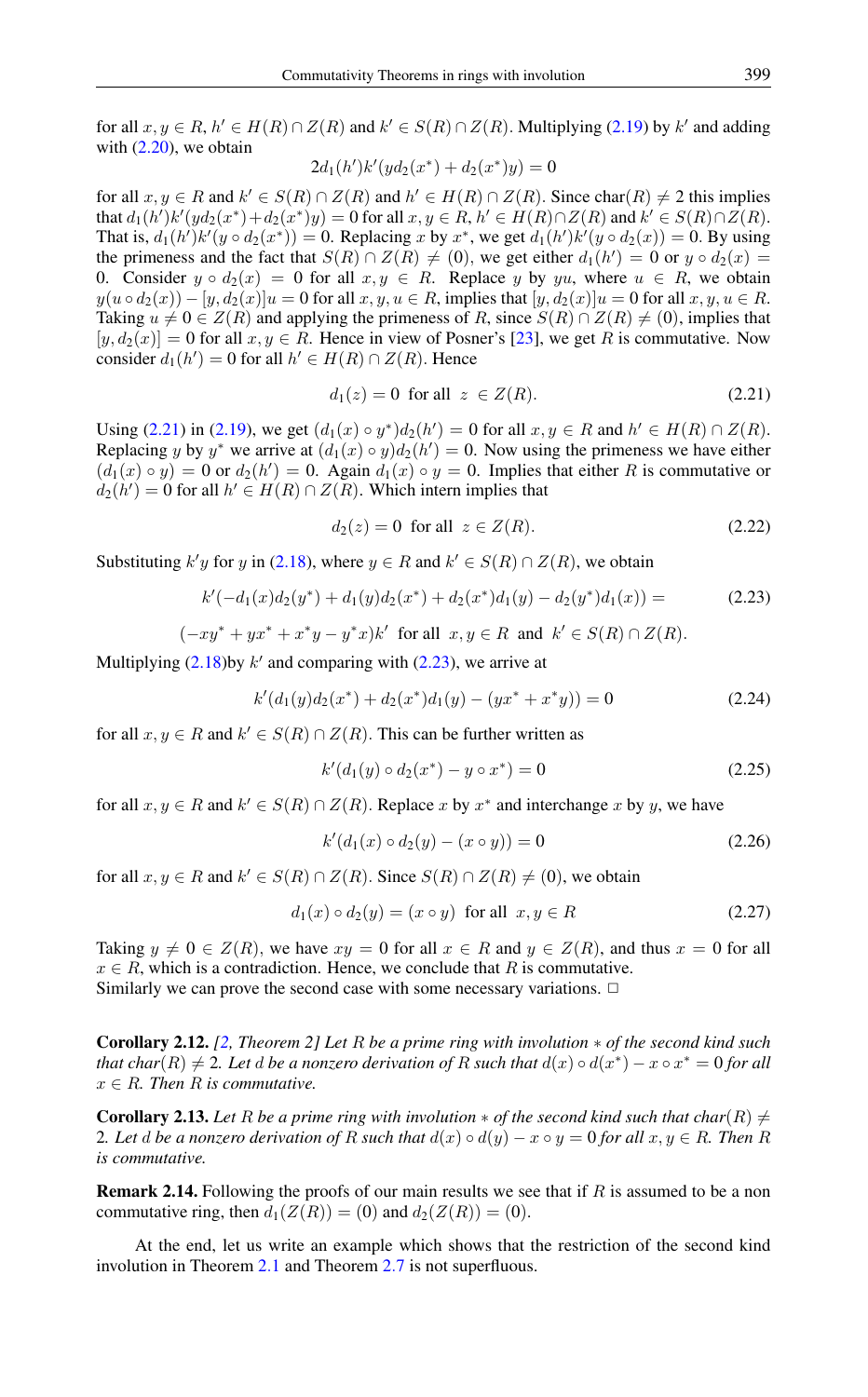<span id="page-6-17"></span>**Example 2.15.** Let  $R =$  $\int\int a_1 \, a_2$  $a_3 \quad a_4$  $\Bigg) \Big\vert\ a_1, a_2, a_3, a_4 \in \mathbb{Z} \Bigg\}$ . Of course  $R$  with matrix addition and matrix multiplication is a non commutative prime ring. Define mappings  $d_1, d_2$ :  $R \longrightarrow R$  and  $* : R \longrightarrow R$  such that  $d_1$  $\int a_1 \ a_2$ a<sup>3</sup> a<sup>4</sup>  $\setminus$ =  $\sqrt{ }$  $a_2$ <sub>0</sub>  $a_3$  $\setminus$  $d_2\,$  $\sqrt{ }$  $a_1 \quad a_2$  $a_3$  $\setminus$ =  $\begin{pmatrix} 0 & a_2 \end{pmatrix}$   $\begin{pmatrix} a_1 & a_2 \end{pmatrix}^*$  $-a_3$  0 ,  $a_1 \quad a_2$  $a_3 \quad a_4$ =  $\begin{pmatrix} a_4 & -a_2 \end{pmatrix}$  $-a_3$   $a_1$  $\bigg)$ . Obviously,  $Z(R) = \begin{cases} \begin{pmatrix} a_1 & 0 \\ 0 & \end{pmatrix}$  $0 \quad a_1$  $\setminus$  $\overline{\phantom{a}}$  $\overline{\phantom{a}}$  $a_1 \in \mathbb{Z}$  $\lambda$ . Then  $x^* = x$  for all  $x \in Z(R)$ , and hence  $Z(R) \subseteq H(R)$ , which shows that the involution  $*$  is of the first kind. Moreover,  $d_1, d_2$  are nonzero derivations and the following conditions hold  $[d_1(x), d_2(x^*)] = 0$  and  $[d_1(x), d_2(x^*)] = \pm [x, x^*]$  for all  $x \in R$ . However, R is not commutative. Hence, the hypothesis of second kind involution is crucial in Theorem [2](#page-1-4).1 and Theorem 2.[7.](#page-3-4)

We conclude the manuscript with the following example which reveals that Theorem [2](#page-1-4).1 and Theorem [2](#page-3-4).7 cannot be extended to semiprime rings.

**Example 2.16.** Let  $S = R \times \mathbb{C}$ , where R is same as in Example [2.15](#page-6-17) with involution  $*$  and derivations  $d_1$  and  $d_2$  same as in Example [2.15,](#page-6-17)  $\mathbb C$  is the ring of complex numbers with conjugate involution  $\tau$ . Thus, S is a non commutative semiprime ring with char(R)  $\neq$  2. Now define an involution  $\alpha$  on S, as  $(x, y)^{\alpha} = (x^*, y^{\tau})$ . Clearly,  $\alpha$  is an involution of the second kind. Further, we define the mappings  $d_1$  and  $d_2$  from S to S such that  $D_1(x, y) = (d_1(x), 0)$  and  $D_2(x, y) = (d_2(x), 0)$  for all  $(x, y) \in S$ . It can be easily checked that  $D_1$  and  $D_2$  are derivations on  $S$  and satisfying the identities of the Theorem [2](#page-3-4).1 and Theorem 2.7 but  $S$  is not commutative. Hence, in our theorems, the hypothesis of primeness is essential.

### <span id="page-6-0"></span>References

- <span id="page-6-14"></span>[1] S. Ali and N. A. Dar, On ∗-commuting mappings and derivations in rings with involution, *Turkish J. Math.* 40, 884–894 (2016).
- <span id="page-6-16"></span>[2] S. Ali, N. A. Dar and A. N. Khan, On strong commutativity preserving like maps in rings with involution, *Miskolc Math. Notes* 16, 17–24 (2015).
- <span id="page-6-15"></span>[3] S. Ali, S. Khan and M. Mosa Al- Shomrani, Generalization of Herstein theorem and its application to range inclusion problem, *J. Egyptian Math. Soc.* 22, 322–326 (2014).
- <span id="page-6-3"></span>[4] M. Ashraf and N. Rehman, On commutativity of rings with derivations, *Results Math.* 42, 3–8 (2002).
- <span id="page-6-4"></span>[5] H. E. Bell and M. N. Daif, On derivations and commutativity in prime rings, *Acta Math. Hungar.* 66, 337–343 (1995).
- <span id="page-6-5"></span>[6] H. E. Bell and M. N. Daif, On commutativity and strong commutativity preserving maps, *Canad. Math. Bull.* 37, 443–447 (1994).
- <span id="page-6-6"></span>[7] H. E. Bell and W. S. Martindale III, Centralizing mappings on semiprime rings, *Canad. Math. Bull* 30, 92–101 (1987).
- <span id="page-6-12"></span>[8] H. E. Bell and G. Mason, On derivations in near rings and rings, *Math. J. Okayama Univ.* 34, 135–144 (1992).
- <span id="page-6-11"></span>[9] M. Brešar, Commuting traces of biadditive mappings, commutativity preserving mappings and Lie mappings, *Trans. Amer. Math. Soc.* 335, 525–546 (1993).
- <span id="page-6-7"></span>[10] M. Brešar and C. R. Miers, Strong commutativity preserving mappings of semiprime rings, *Canad. Math. Bull.* 37, 457–460 (1994).
- <span id="page-6-9"></span>[11] M. N. Daif, Commutativity results for semiprime rings with derivation, *Internat. J. Math. Math. Sci.* 21, 471–474 (1998).
- <span id="page-6-13"></span>[12] Q. Deng and M. Ashraf, On strong commutativity preserving maps, *Results Math.* 30, 259–263 (1996).
- <span id="page-6-2"></span>[13] N. Divinsky, On commuting automorphisms of rings, *Trans. Roy. Soc. Canada. Sect. III* (3)49, 19–22 (1955).
- <span id="page-6-1"></span>[14] I. N. Herstein, *Rings with involution, Chicago Lectures in Math.*, (The university of Chicago Press, Chicago) 1976.
- <span id="page-6-8"></span>[15] I. N. Herstein, A note on derivations, *Canad. Math. Bull.* 21, 369–370 (1978).
- <span id="page-6-10"></span>[16] I. N. Herstein, A Theorem on derivations of prime rings with involution, *Canadian J. Math.* 34, 356–369 (1982).